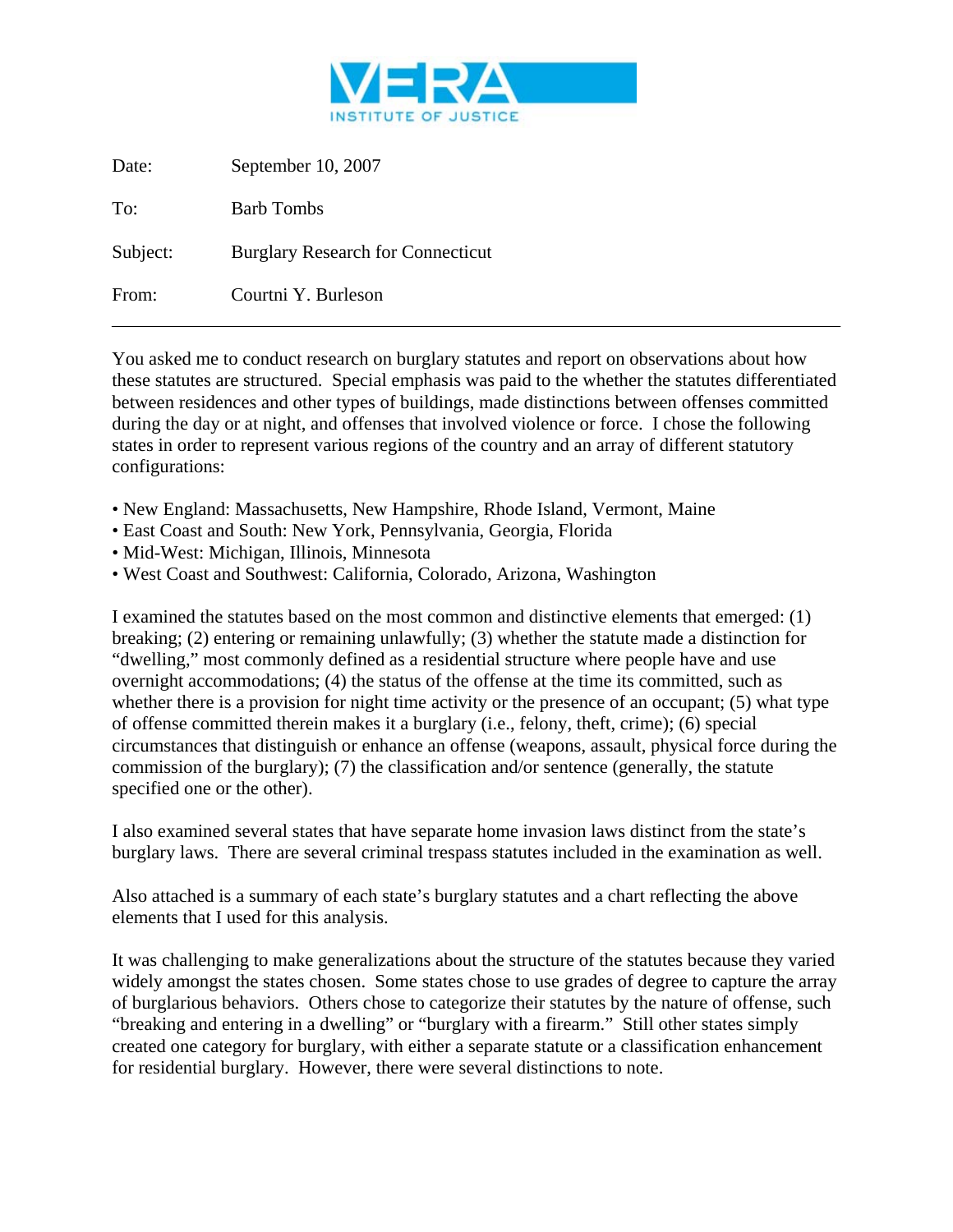### Breaking and Entering

 $\overline{a}$ 

As burglary statutes have strayed from strict common law definitions, many states have opted to eliminate the element of breaking from their construction of burglary in favor of delineating entering or remaining unlawfully.  $\frac{1}{1}$  $\frac{1}{1}$  $\frac{1}{1}$ 

### Dwelling or Residence Element

All of the states surveyed made some form of distinction for burglaries committed in a dwelling, residence or occupied structure made for overnight accommodations. All of these structures were commonly referred to by most states as "dwellings."

Connecticut, Maine and Washington are the only states surveyed that do not make burglary of a dwelling the harshest grade or classification of their burglary offenses. In Maine, burglary using a firearm is a Class A felony while all others are Class B and C felonies. In Washington, firstdegree burglary involves a firearm or assault and is a Class A felony, while residential burglary is a Class B felony. $^2$  $^2$ 

The structure of the statutes took several different forms. States such as Rhode Island, Massachusetts and Michigan, use a categorical approach that separates out the dwelling element of common law burglary. Rhode Island's statutory scheme defines, for example, an "unlawful breaking and entering of a dwelling house" and "breaking and entering of a dwelling when resident on premises." Massachusetts defines "burglary; armed; assault on occupants; weapons; punishment," and "dwelling house at night; breaking and entering in the daytime; weapons, punishment." Michigan defines, "breaking and entering" and "entering without breaking" but also uses degree levels to categorize home invasions.

Most states reflect the dwelling element through tiers of degree in their burglary statutes, reserving burglary of a dwelling to either first- or second-degree burglary. Usually the highest degrees will involve either a dwelling or the use of a weapon/assault. But New York makes firstdegree burglary one that involves a dwelling and the use of weapons/assault while the presence of either element without the other constitutes second-degree burglary.

States such as New Hampshire, Vermont, Georgia and Illinois have only one or two categories of burglary, one of which involves that of a dwelling. California and Washington functionally fall into this category as well, although they tier their offenses by degree.

The following states all incorporate provisions for burglaries that occur while a dwelling or structure is occupied: Massachusetts, Rhode Island, Pennsylvania (overnight accommodation), Florida, Michigan, Illinois (for criminal trespass), California and Colorado along with Connecticut. However, only Connecticut, Massachusetts, New Hampshire, Rhode Island and California made distinctions for burglaries occurring at night.

<span id="page-1-0"></span><sup>&</sup>lt;sup>1</sup> Common law burglary is defined as breaking and entering into another's dwelling at nighttime with the intent to commit a felony therein. 2 In Colorado, second-degree burglary, which includes burglary of a dwelling, and first-degree burglary that deals

<span id="page-1-1"></span>with burglary using weapons or assault in an "occupied structure." are both Class 3 offenses.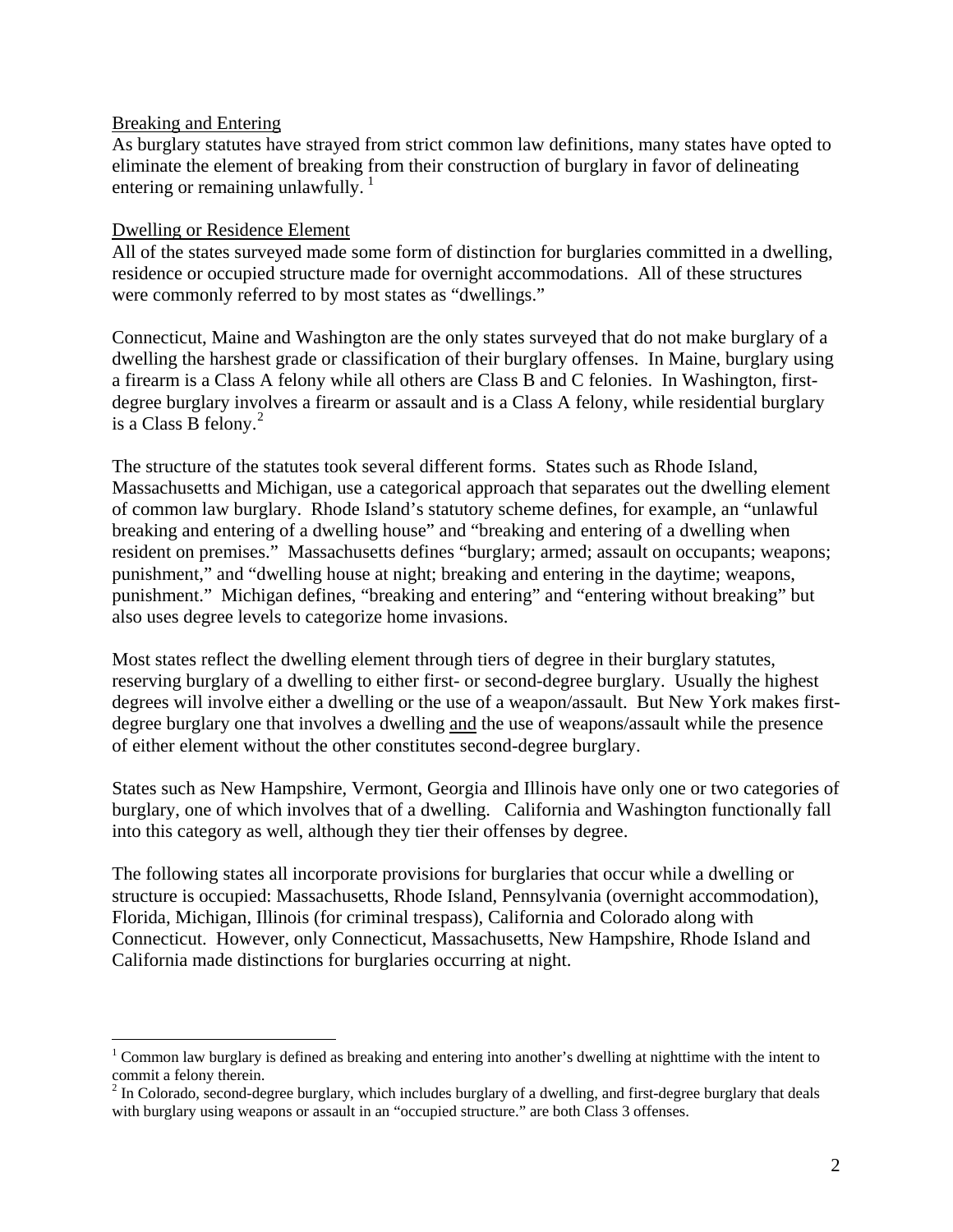## Status

Surprisingly, only a few of the states surveyed made distinctions about whether the offense was committed at night versus during the day. Further, those states that make such a distinction, with Connecticut amongst them, are overwhelmingly in New England and include Massachusetts, New Hampshire, Rhode Island and California.

The states surveyed showed more interest in whether a dwelling or residential building was occupied at the time the offense was committed. Those states include Connecticut, Massachusetts, Rhode Island, Pennsylvania (overnight accommodation), Florida, Michigan, Illinois (for criminal trespass), California and Colorado. Burglary of an occupied dwelling generally increased the grade of the offense, however, some statutes appeared to address occupancy in order to take away the distinction (e.g., Rhode Island's statute for breaking and entering of a dwelling house providing for a minimum two to ten year sentence whether the dwelling is occupied or not).

### Offense

The common law definition of burglary specifies that the offender commit a felony when breaking and entering. However, most of the states surveyed use a more broad definition of "felony." Only two states restrict burglaries to felonies—Massachusetts and Rhode Island, which has a provision for common law burglary. But even these states expand the definition for certain offenses.

Most states simply state that a "crime," or "offense" must be committed in the structure or building for it to be a burglary (New Hampshire, Maine, New York, Pennsylvania, Florida, Michigan, Minnesota, Colorado and Washington). The remaining states specifically name the types of offenses that trigger a conviction, usually a combination of felony, theft and larceny. In Rhode Island, felonious breaking and entering only involves murder, sexual assault, robbery and larceny while breaking and entering with criminal intent includes larceny, felonies and misdemeanors.

# Special Circumstances

There were several special circumstances that are almost always used to define a more serious category of burglary.

*Firearms, deadly weapons, dangerous instruments*: Connecticut, Massachusetts, Maine, New York, Florida, Michigan, Minnesota, Colorado, Arizona and Washington all have special provisions for burglarious acts that involve one of these enhancers. In most states, having a weapon or firearm will increase the grade or degree of the offense while other states specifically delineate burglary involving some sort of weapon. Rhode Island, Pennsylvania, Georgia and Illinois do not specifically mention weapons in their statutes.

*Bodily injury and physical force*: Massachusetts, Maine, New York, Florida, Minnesota, Washington and Colorado all make special provisions for burglaries that involve inflicting bodily injury, inflicting force or assaulting a non-participant occupant of the structure entered.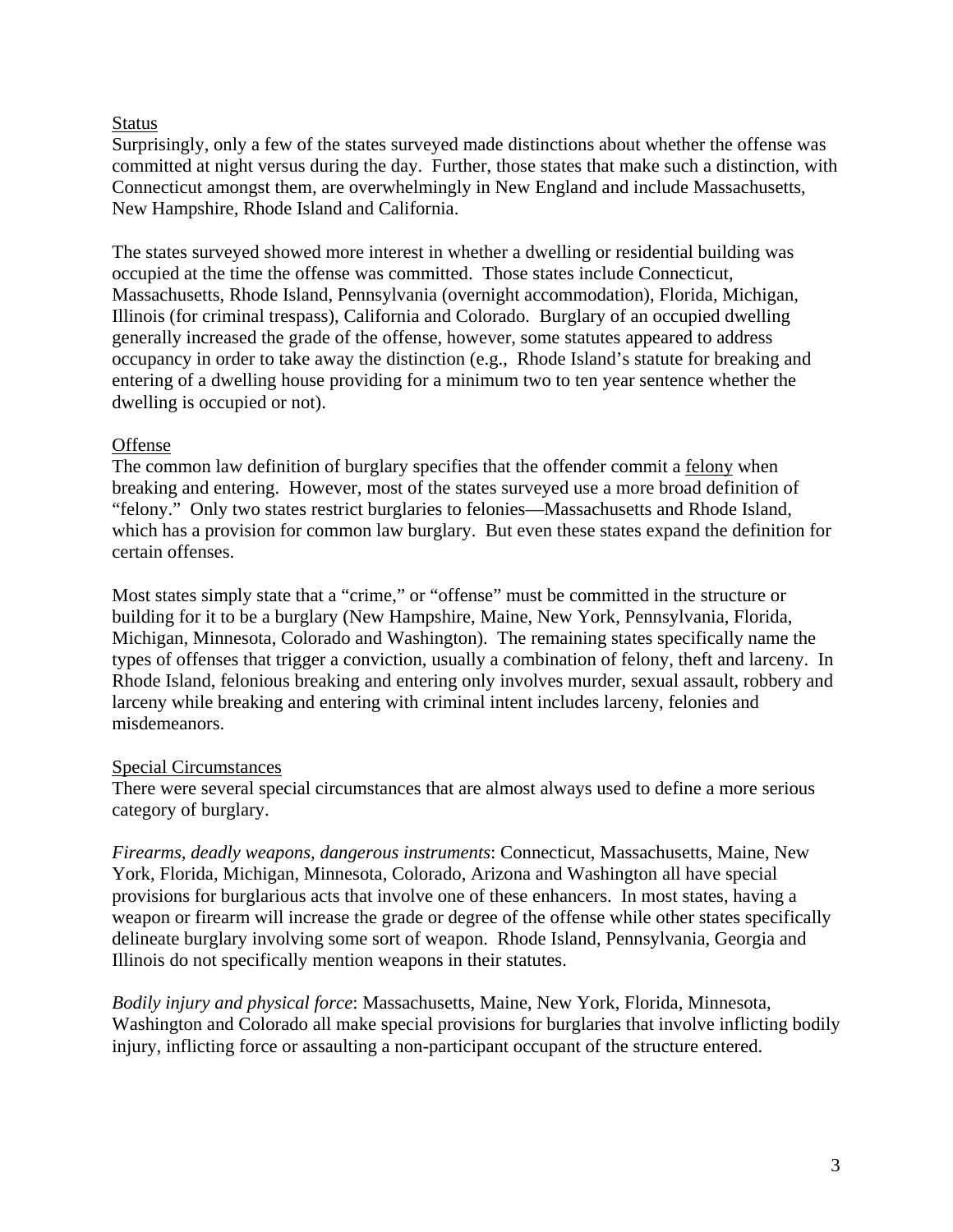*Explosives*: Almost all of the states surveyed made specific provisions for offenses involving explosives. These statutes generally increase the grade of the offense or indicate a separate category of burglary.

*Fear*: Three Massachusetts breaking and entering statutes distinguish the element of putting a non-participant occupant or owner in fear.

*Previous conviction*: Rhode Island and Maine increase the grade of offense if the offender has been previously convicted of a similar burglary or theft offense.

*Controlled Substances*: Minnesota created a provision to encompass burglaries of pharmacies and other places that controlled substances are lawfully kept. Colorado increases the classification severity by one level for offenses that involve controlled substances.

*Vaults and safes*: Minnesota, California and Colorado all have statutes that specifically address burglaries committed to get access to vaults, safes or other places where money or valuables are stored.

## Classification

Not all of the states surveyed had a classification system or indicated the classification within the statute. Several interesting distinctions arose from three of the states' classification systems:

In Colorado, classification severity is increased if the burglary involves either entering to gain access to controlled substances or entering a dwelling.

In Arizona, the classification is increased if it involves a residential structure rather than a nonresidential one.

Florida increases the classification severity by one level for certain burglaries committed during states of emergency.

### Sentence

The sentences assigned to the various degrees and categories of burglary varied widely and because there was no uniformity in how burglary statutes are structured it is difficult to make generalizations along these lines.<sup>[3](#page-3-0)</sup> However, the most severe sentences were reserved either for offenses that involved a deadly weapon or firearm, or burglaries of a dwelling.

Several states, including Connecticut, incorporate some form of mandatory sentencing provision into their statute. These states are Massachusetts (for repeat burglary offenders), Rhode Island (for burglary of a dwelling), Minnesota (6 months for first-degree burglary if the dwelling is occupied), California, Georgia.

New Hampshire and Florida have special sentencing for offenses involving a firearm, the latter making the offense eligible for a life sentence. Both California and Florida make special

<span id="page-3-0"></span><sup>&</sup>lt;sup>3</sup> Also, the information collected does not have complete sentencing information for those offenses that did not list the sentence allocation in the statute.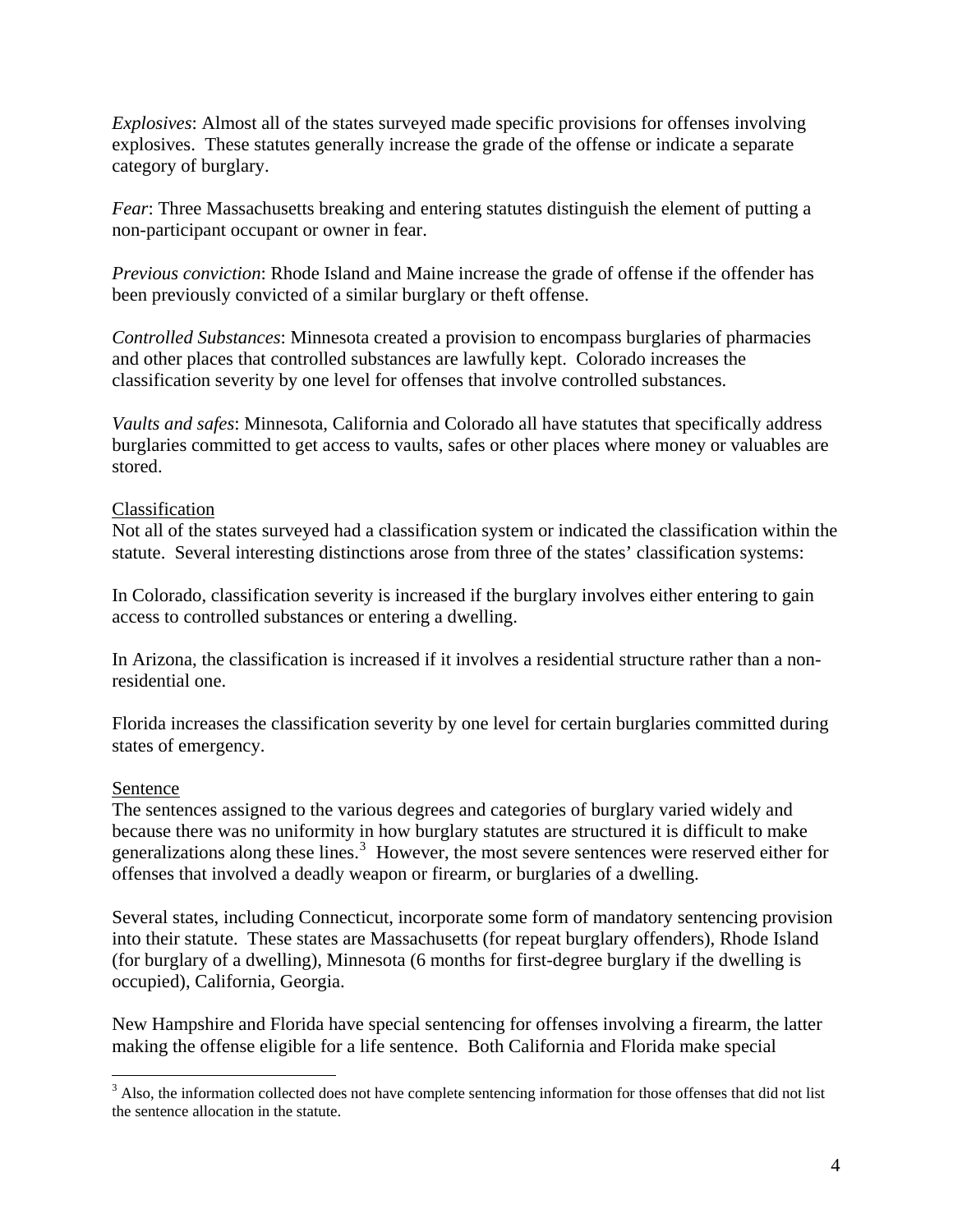provisions for burglaries committed during a state of emergency, the latter increasing the classification severity by one level.

Massachusetts, Michigan, Rhode Island, Vermont, and Minnesota all provide jail and fine alternatives for burglary offenses.

Rhode Island requires that burglary offenders pay restitution or perform community service in addition to their sentence. The judge is not allowed to waive this provision. Rhode Island also set up different sentencing ranges depending on whether the offense is a first, second or subsequent burglary conviction. Maine has a similar designation built into its statute regarding previous convictions.

## Home Invasion

 $\overline{a}$ 

Home invasion statutes specifically address robberies and other felonies committed in an occupied structure or dwelling. Most states' burglary statues incorporate the concept of a home invasion law. However, at least three states surveyed make distinct provisions for these kinds of burglaries and several other states have statutes that essentially function as home invasion statutes.

Massachusetts has an offense called "entry of dwelling place; persons present within; weapons; punishment," that is categorized under crimes against person rather than the crimes against property category that houses the burglary statutes. This home invasion law carries a sentence of 20 to life for knowingly entering the dwelling place of another knowing or having reason to know of persons present within; or does this while armed with a weapon, using or threatening to use force or intentionally causing injury to a person within the dwelling. Massachusetts has similar provisions in its burglary statutes for dwellings and for burglaries committed while a dwelling is occupied, indicating some overlap.

Florida's home invasion robbery law is categorized under Theft, Robbery and Related Crimes rather than with the burglary statutes. This home invasion law only involves robberies and applies when an offender enters a dwelling with the intent to commit a robbery and actually commits a robbery of the occupants therein. This is a first-degree felony that is life eligible if it involves a firearm or other deadly weapon.

Michigan's burglary statutes include home invasion in the first-, second- and third degree. These offenses are graded by whether there are occupants present or the offender is armed (firstdegree); a felony, larceny or assault is committed therein (second-degree); or a misdemeanor or violation of parole, probation, protective order, bond, bail, or pre-release condition occurs (thirddegree). The sentences range accordingly from a 5 year maximum or \$2,000 fine up to a 20 year maximum and \$5,000 fine (or both).

Rhode Island has a series of burglary statutes that involve only occupied dwellings.<sup>[4](#page-4-0)</sup> Vermont's statutes parse out burglaries of occupied dwellings into separate statutes as does Pennsylvania, Minnesota, California and Arizona. Both Washington and Illinois have statutes specifically

<span id="page-4-0"></span><sup>&</sup>lt;sup>4</sup> Six of Rhode Island's breaking and entering statutes do not involve committing any crime inside the dwelling or structure.